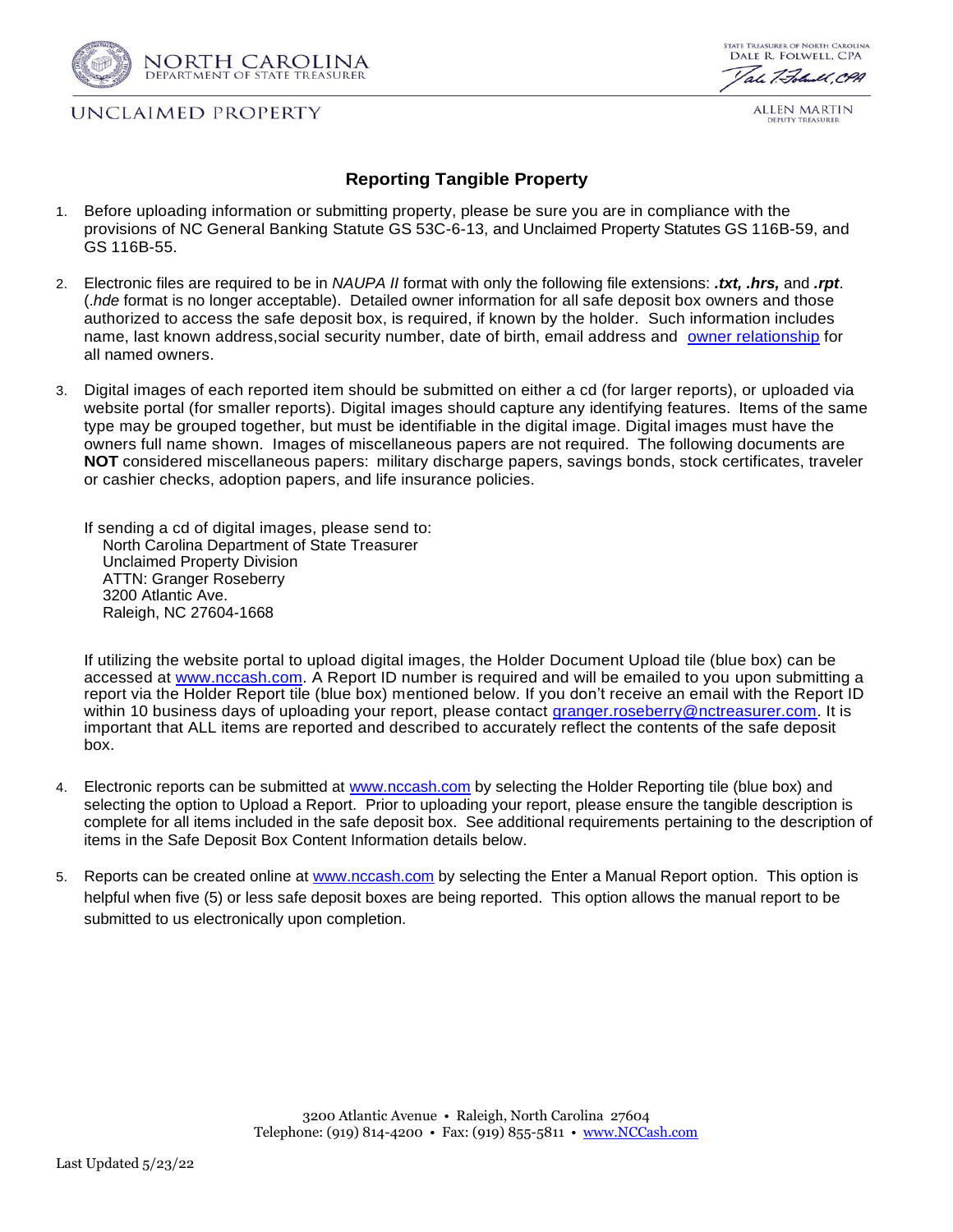



UNCLAIMED PROPERTY

ALLEN MARTIN

- 6. Upon UPD's receipt and review of the **submitted** tangible report and digital images, a Tangible Disposition Report will be mailed to the holder's address provided. This report categorizes the reported safe deposit box contents into one of three groups: Submit, Destroy, Refer to the Appropriate Authority.
- 7. Submission and shipping instructions are provided with the Tangible Disposition Report. Review and follow guidelines provided, which includes that all currency and coins are submitted as is. Do not submit a check in place of currency or coins.
- 8. Under no circumstances should firearms be delivered to UPD. All firearms are to be delivered to a local law enforcement agency.
- 9. Prior to shipping safe deposit box contents to UPD, confirm all property designated by UPD to be submitted, is included in the shipment. If any designated items have subsequently been returned to the owner, please notate "Contents Claimed by Owner" and the date owner claimed the contents, next to the safe deposit box number.

## **Tangible Tips and Resources**

- North Carolina allows three tangible property classes: SD01: Safe Deposit Box Contents, SD02: Safekeeping/Loan Collateral and SD03: Other Tangible Property. Please email [upreports@nctreasurer.com](mailto:upreports@nctreasurer.com) if you believe you have SD02 or SD03 property types prior to reporting.
- [Owner Relationship Codes](https://www.nccash.com/owner-relationship-codes-0/open) are listed below, as well as, at www[.nccash.com](https://www.nccash.com/holder-information-and-reporting/reporting-library) in the [Reporting Library](https://www.nccash.com/holder-information-and-reporting/reporting-library) with definitions.

| AD - Administrator      | DB - Doing Business As     | JE - Tenants in Entireties    | RE - Remitter                 |
|-------------------------|----------------------------|-------------------------------|-------------------------------|
| AF - Attorney For       | DF - Defendant             | JS - Joint Tenants with       | SO - Sole Owner               |
| AG - Agent For          | $ES - Estate$              | <b>Rights of Survivorship</b> | TC - Tenants in Common        |
| $AN - And$              | EX - Executor or Executrix | JT - Joint Tenants            | $TE - Trustee$<br>UF-Usufruct |
| <b>BF</b> – Beneficiary | FB - For Benefit of        | $OR - (Or)$ Unspecified Joint | UG - Uniform Gifts to Minor   |
| CF - Custodian For      | GR - Guardian              | Relationship                  | UN - Unknown                  |
| CN - Conservator        | $HE - Heir$                | OT - Other Relationship       | UT - Uniform Transfer to      |
| CP - Community Property | $IN$ – Insured             | PA - Payee                    | Minor                         |

- Tangible property typically is reported with an owner type of "All Others Except Aggregate or Unknown". Owner information should be provided, if known. If the owner name is unknown indicate owner type "Unknown".
- The Starting Transaction Date, also known as Last Activity Date or Last Transaction Date, should reflect the last time the owner showed an interest in the property, such as paying the rental fee or accessing the safe deposit box.
- Drilling fees should not be reported to North Carolina nor should they be combined with unpaid rent, which is reportable to North Carolina and should be included on the report.
- Keep like items together when entering the tangible type: Coins, jewelry, paperwork etc. Estimated values must be provided for each item or group of items.